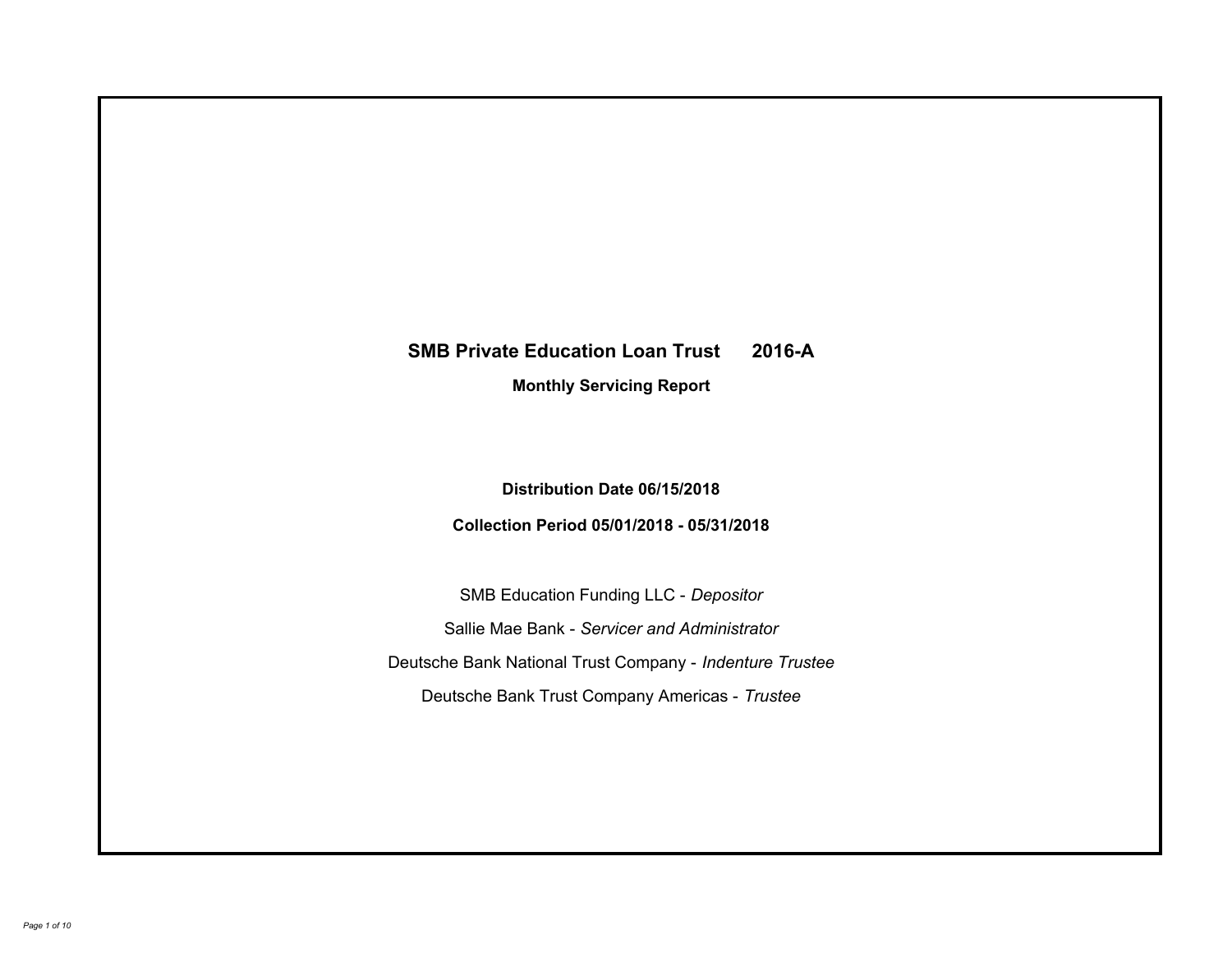| Α           | <b>Student Loan Portfolio Characteristics</b> |                                                 | <b>Settlement Date</b><br>05/26/2016 | 04/30/2018           | 05/31/2018           |
|-------------|-----------------------------------------------|-------------------------------------------------|--------------------------------------|----------------------|----------------------|
|             | <b>Principal Balance</b>                      |                                                 | \$585,861,635.84                     | \$472,978,722.89     | \$465,686,422.71     |
|             | Interest to be Capitalized Balance            |                                                 | 32,367,510.93                        | 30,134,459.81        | 30,622,392.97        |
|             | Pool Balance                                  |                                                 | \$618,229,146.77                     | \$503,113,182.70     | \$496,308,815.68     |
|             | Weighted Average Coupon (WAC)                 |                                                 |                                      |                      |                      |
|             |                                               | WAC1 (Contractual Interest Rate on the Loan)    | 8.26%                                | 9.28%                | 9.26%                |
|             |                                               | WAC2 (Average of Applicable Interest Rate)      | 8.23%                                | 9.22%                | 9.19%                |
|             |                                               | WAC3 (Average of Actual Interest Rate)          | 8.16%                                | 9.14%                | 9.11%                |
|             | Weighted Average Remaining Term               |                                                 | 134.18                               | 126.65               | 126.52               |
|             | Number of Loans                               |                                                 | 53,959                               | 43,881               | 43,343               |
|             | Number of Borrowers                           |                                                 | 52,283                               | 42,275               | 41,761               |
|             | Pool Factor                                   | Since Issued Total Constant Prepayment Rate (1) |                                      | 0.813797255<br>8.91% | 0.802791034<br>9.03% |
|             |                                               |                                                 |                                      |                      |                      |
| B           | <b>Debt Securities</b>                        | <b>Cusip/Isin</b>                               | 05/15/2018                           |                      | 06/15/2018           |
|             | A <sub>2</sub> A                              | 78449FAB7                                       | \$204,058,652.53                     |                      | \$198,740,374.12     |
|             | A2B                                           | 78449FAC5                                       | \$125,430,547.88                     |                      | \$122,161,514.36     |
|             | B                                             | 78449FAD3                                       | \$50,000,000.00                      |                      | \$50,000,000.00      |
|             |                                               |                                                 |                                      |                      |                      |
| $\mathsf C$ | <b>Certificates</b>                           | <b>Cusip/Isin</b>                               | 05/15/2018                           |                      | 06/15/2018           |
|             | Residual                                      | 78449F101                                       | \$100,000.00                         |                      | \$100,000.00         |
|             |                                               |                                                 |                                      |                      |                      |
| D           | <b>Account Balances</b>                       |                                                 | 05/15/2018                           |                      | 06/15/2018           |
|             | Reserve Account Balance                       |                                                 | \$1,557,854.00                       |                      | \$1,557,854.00       |
|             |                                               |                                                 |                                      |                      |                      |
| E           | <b>Asset / Liability</b>                      |                                                 | 05/15/2018                           |                      | 06/15/2018           |
|             | Overcollateralization Percentage              |                                                 | 24.57%                               |                      | 25.27%               |
|             | Specified Overcollateralization Amount        |                                                 | \$150,933,954.81                     |                      | \$148,892,644.70     |
|             | Actual Overcollateralization Amount           |                                                 | \$123,623,982.29                     |                      | \$125,406,927.20     |

(1) For additional information, see 'Since Issued CPR Methodology' found on page 11 of this report.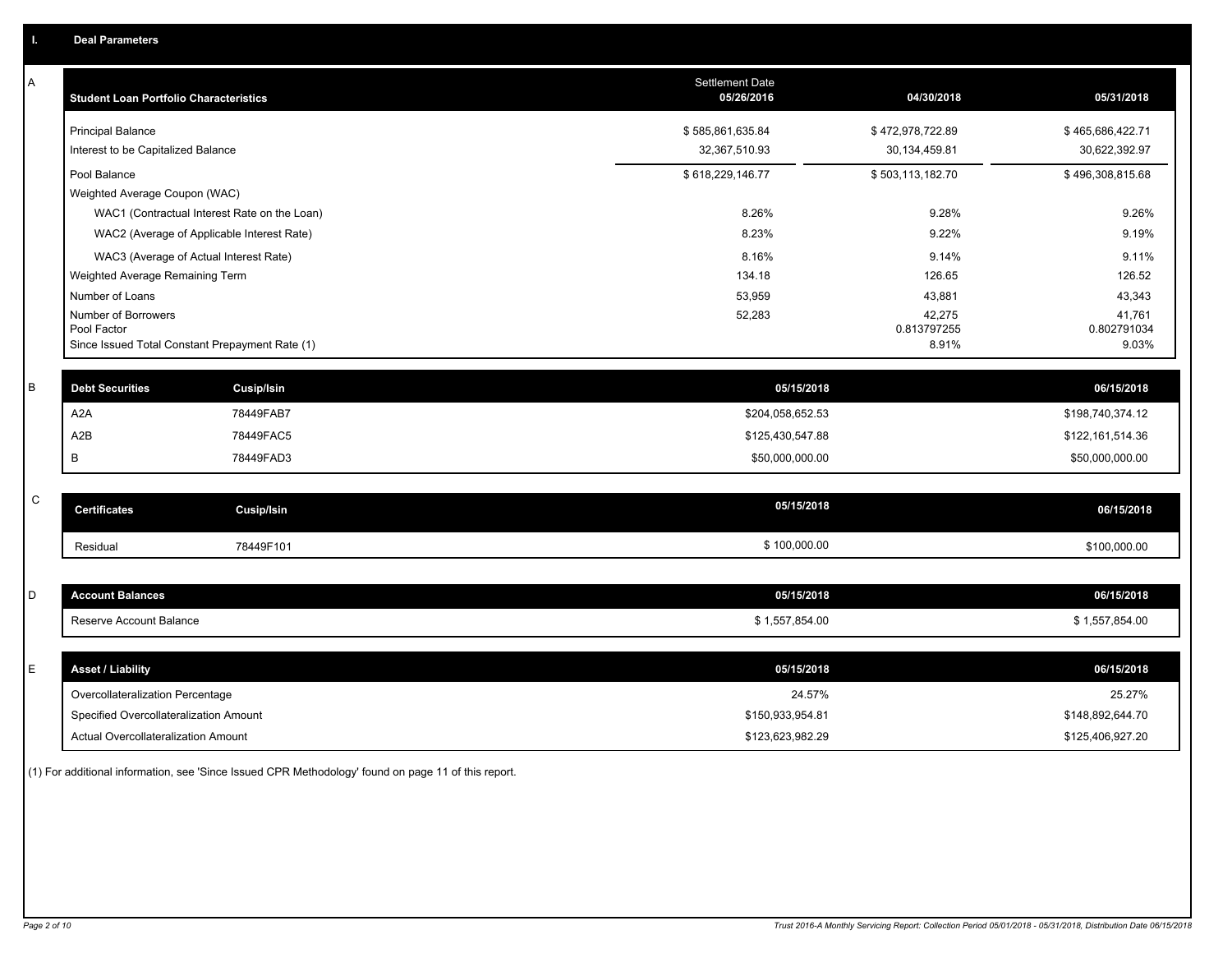# **II. 2016-A Trust Activity 05/01/2018 through 05/31/2018**

| <b>Borrower Principal</b><br>7,485,386.44<br><b>Consolidation Activity Principal</b><br>0.00<br>0.00<br>Seller Principal Reimbursement<br>0.00<br>Servicer Principal Reimbursement<br>0.00<br>Delinquent Principal Purchases by Servicer<br>32,763.80<br><b>Other Principal Deposits</b><br>\$7,518,150.24<br><b>Total Principal Receipts</b><br>В<br><b>Student Loan Interest Receipts</b><br>2,330,928.91<br>Borrower Interest<br>0.00<br><b>Consolidation Activity Interest</b><br>0.00<br>Seller Interest Reimbursement<br>0.00<br>Servicer Interest Reimbursement<br>0.00<br>Delinquent Interest Purchases by Servicer<br><b>Other Interest Deposits</b><br>2,278.81<br>\$2,333,207.72<br><b>Total Interest Receipts</b><br>C<br><b>Recoveries on Realized Losses</b><br>\$64,536.87<br>D<br><b>Investment Income</b><br>\$14,370.98<br>Е<br><b>Funds Borrowed from Next Collection Period</b><br>\$0.00<br>F<br><b>Funds Repaid from Prior Collection Period</b><br>\$0.00<br>G<br>\$0.00<br>Loan Sale or Purchase Proceeds<br>\$0.00<br>н<br>Initial Deposits to Distribution Account<br>\$0.00<br><b>Excess Transferred from Other Accounts</b><br><b>Borrower Benefit Reimbursements</b><br>\$0.00<br>J<br><b>Other Deposits</b><br>\$0.00<br>Κ<br>L<br><b>Other Fees Collected</b><br>\$0.00<br>M<br><b>AVAILABLE FUNDS</b><br>\$9,930,265.81<br>N<br>Non-Cash Principal Activity During Collection Period<br>\$225,850.06<br>O<br>Aggregate Purchased Amounts by the Depositor, Servicer or Seller<br>\$35,042.61<br>P | Α | <b>Student Loan Principal Receipts</b> |        |
|-----------------------------------------------------------------------------------------------------------------------------------------------------------------------------------------------------------------------------------------------------------------------------------------------------------------------------------------------------------------------------------------------------------------------------------------------------------------------------------------------------------------------------------------------------------------------------------------------------------------------------------------------------------------------------------------------------------------------------------------------------------------------------------------------------------------------------------------------------------------------------------------------------------------------------------------------------------------------------------------------------------------------------------------------------------------------------------------------------------------------------------------------------------------------------------------------------------------------------------------------------------------------------------------------------------------------------------------------------------------------------------------------------------------------------------------------------------------------------------------------------------------------------------|---|----------------------------------------|--------|
|                                                                                                                                                                                                                                                                                                                                                                                                                                                                                                                                                                                                                                                                                                                                                                                                                                                                                                                                                                                                                                                                                                                                                                                                                                                                                                                                                                                                                                                                                                                                   |   |                                        |        |
|                                                                                                                                                                                                                                                                                                                                                                                                                                                                                                                                                                                                                                                                                                                                                                                                                                                                                                                                                                                                                                                                                                                                                                                                                                                                                                                                                                                                                                                                                                                                   |   |                                        |        |
|                                                                                                                                                                                                                                                                                                                                                                                                                                                                                                                                                                                                                                                                                                                                                                                                                                                                                                                                                                                                                                                                                                                                                                                                                                                                                                                                                                                                                                                                                                                                   |   |                                        |        |
|                                                                                                                                                                                                                                                                                                                                                                                                                                                                                                                                                                                                                                                                                                                                                                                                                                                                                                                                                                                                                                                                                                                                                                                                                                                                                                                                                                                                                                                                                                                                   |   |                                        |        |
|                                                                                                                                                                                                                                                                                                                                                                                                                                                                                                                                                                                                                                                                                                                                                                                                                                                                                                                                                                                                                                                                                                                                                                                                                                                                                                                                                                                                                                                                                                                                   |   |                                        |        |
|                                                                                                                                                                                                                                                                                                                                                                                                                                                                                                                                                                                                                                                                                                                                                                                                                                                                                                                                                                                                                                                                                                                                                                                                                                                                                                                                                                                                                                                                                                                                   |   |                                        |        |
|                                                                                                                                                                                                                                                                                                                                                                                                                                                                                                                                                                                                                                                                                                                                                                                                                                                                                                                                                                                                                                                                                                                                                                                                                                                                                                                                                                                                                                                                                                                                   |   |                                        |        |
|                                                                                                                                                                                                                                                                                                                                                                                                                                                                                                                                                                                                                                                                                                                                                                                                                                                                                                                                                                                                                                                                                                                                                                                                                                                                                                                                                                                                                                                                                                                                   |   |                                        |        |
|                                                                                                                                                                                                                                                                                                                                                                                                                                                                                                                                                                                                                                                                                                                                                                                                                                                                                                                                                                                                                                                                                                                                                                                                                                                                                                                                                                                                                                                                                                                                   |   |                                        |        |
|                                                                                                                                                                                                                                                                                                                                                                                                                                                                                                                                                                                                                                                                                                                                                                                                                                                                                                                                                                                                                                                                                                                                                                                                                                                                                                                                                                                                                                                                                                                                   |   |                                        |        |
|                                                                                                                                                                                                                                                                                                                                                                                                                                                                                                                                                                                                                                                                                                                                                                                                                                                                                                                                                                                                                                                                                                                                                                                                                                                                                                                                                                                                                                                                                                                                   |   |                                        |        |
|                                                                                                                                                                                                                                                                                                                                                                                                                                                                                                                                                                                                                                                                                                                                                                                                                                                                                                                                                                                                                                                                                                                                                                                                                                                                                                                                                                                                                                                                                                                                   |   |                                        |        |
|                                                                                                                                                                                                                                                                                                                                                                                                                                                                                                                                                                                                                                                                                                                                                                                                                                                                                                                                                                                                                                                                                                                                                                                                                                                                                                                                                                                                                                                                                                                                   |   |                                        |        |
|                                                                                                                                                                                                                                                                                                                                                                                                                                                                                                                                                                                                                                                                                                                                                                                                                                                                                                                                                                                                                                                                                                                                                                                                                                                                                                                                                                                                                                                                                                                                   |   |                                        |        |
|                                                                                                                                                                                                                                                                                                                                                                                                                                                                                                                                                                                                                                                                                                                                                                                                                                                                                                                                                                                                                                                                                                                                                                                                                                                                                                                                                                                                                                                                                                                                   |   |                                        |        |
|                                                                                                                                                                                                                                                                                                                                                                                                                                                                                                                                                                                                                                                                                                                                                                                                                                                                                                                                                                                                                                                                                                                                                                                                                                                                                                                                                                                                                                                                                                                                   |   |                                        |        |
|                                                                                                                                                                                                                                                                                                                                                                                                                                                                                                                                                                                                                                                                                                                                                                                                                                                                                                                                                                                                                                                                                                                                                                                                                                                                                                                                                                                                                                                                                                                                   |   |                                        |        |
|                                                                                                                                                                                                                                                                                                                                                                                                                                                                                                                                                                                                                                                                                                                                                                                                                                                                                                                                                                                                                                                                                                                                                                                                                                                                                                                                                                                                                                                                                                                                   |   |                                        |        |
|                                                                                                                                                                                                                                                                                                                                                                                                                                                                                                                                                                                                                                                                                                                                                                                                                                                                                                                                                                                                                                                                                                                                                                                                                                                                                                                                                                                                                                                                                                                                   |   |                                        |        |
|                                                                                                                                                                                                                                                                                                                                                                                                                                                                                                                                                                                                                                                                                                                                                                                                                                                                                                                                                                                                                                                                                                                                                                                                                                                                                                                                                                                                                                                                                                                                   |   |                                        |        |
|                                                                                                                                                                                                                                                                                                                                                                                                                                                                                                                                                                                                                                                                                                                                                                                                                                                                                                                                                                                                                                                                                                                                                                                                                                                                                                                                                                                                                                                                                                                                   |   |                                        |        |
|                                                                                                                                                                                                                                                                                                                                                                                                                                                                                                                                                                                                                                                                                                                                                                                                                                                                                                                                                                                                                                                                                                                                                                                                                                                                                                                                                                                                                                                                                                                                   |   |                                        |        |
|                                                                                                                                                                                                                                                                                                                                                                                                                                                                                                                                                                                                                                                                                                                                                                                                                                                                                                                                                                                                                                                                                                                                                                                                                                                                                                                                                                                                                                                                                                                                   |   |                                        |        |
|                                                                                                                                                                                                                                                                                                                                                                                                                                                                                                                                                                                                                                                                                                                                                                                                                                                                                                                                                                                                                                                                                                                                                                                                                                                                                                                                                                                                                                                                                                                                   |   |                                        |        |
|                                                                                                                                                                                                                                                                                                                                                                                                                                                                                                                                                                                                                                                                                                                                                                                                                                                                                                                                                                                                                                                                                                                                                                                                                                                                                                                                                                                                                                                                                                                                   |   |                                        |        |
|                                                                                                                                                                                                                                                                                                                                                                                                                                                                                                                                                                                                                                                                                                                                                                                                                                                                                                                                                                                                                                                                                                                                                                                                                                                                                                                                                                                                                                                                                                                                   |   |                                        |        |
|                                                                                                                                                                                                                                                                                                                                                                                                                                                                                                                                                                                                                                                                                                                                                                                                                                                                                                                                                                                                                                                                                                                                                                                                                                                                                                                                                                                                                                                                                                                                   |   |                                        |        |
|                                                                                                                                                                                                                                                                                                                                                                                                                                                                                                                                                                                                                                                                                                                                                                                                                                                                                                                                                                                                                                                                                                                                                                                                                                                                                                                                                                                                                                                                                                                                   |   |                                        |        |
|                                                                                                                                                                                                                                                                                                                                                                                                                                                                                                                                                                                                                                                                                                                                                                                                                                                                                                                                                                                                                                                                                                                                                                                                                                                                                                                                                                                                                                                                                                                                   |   | Aggregate Loan Substitutions           | \$0.00 |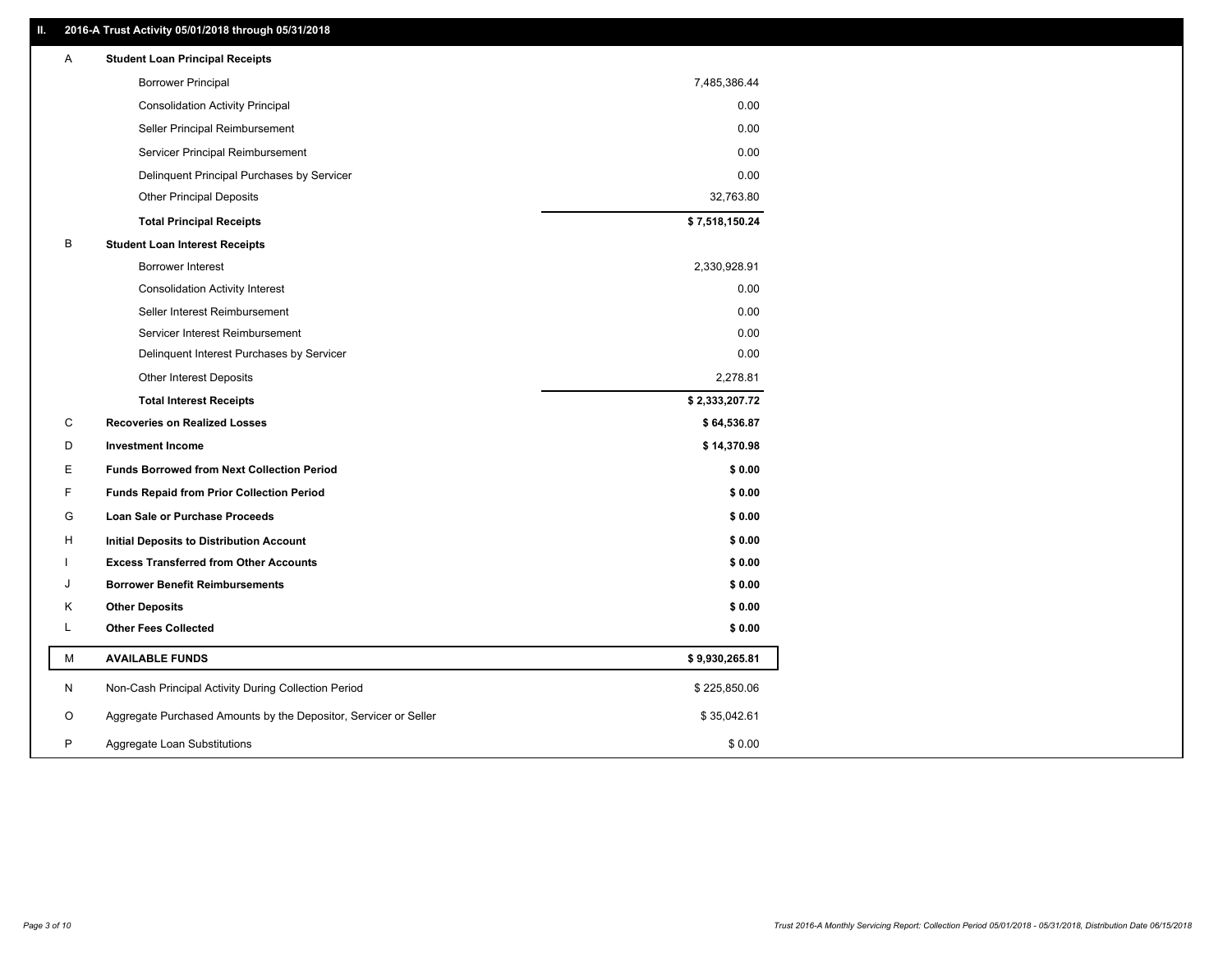|                   |                       |                          |         |                                                           | <b>Loans by Repayment Status</b> |                            |                          |         |                                                                  |                |                            |
|-------------------|-----------------------|--------------------------|---------|-----------------------------------------------------------|----------------------------------|----------------------------|--------------------------|---------|------------------------------------------------------------------|----------------|----------------------------|
|                   |                       |                          |         | 05/31/2018                                                |                                  |                            |                          |         | 04/30/2018                                                       |                |                            |
|                   |                       | <b>Wtd Avg</b><br>Coupon | # Loans | Principal and<br><b>Interest Accrued</b><br>to Capitalize | % of Principal                   | % of Loans in<br>Repay (1) | <b>Wtd Avg</b><br>Coupon | # Loans | <b>Principal and</b><br><b>Interest Accrued</b><br>to Capitalize | % of Principal | % of Loans in<br>Repay (1) |
| INTERIM:          | IN SCHOOL             | 10.18%                   | 4,212   | \$59,631,648.91                                           | 12.015%                          | $-$ %                      | 10.15%                   | 5,101   | \$71,858,781.79                                                  | 14.283%        | $-$ %                      |
|                   | GRACE                 | 9.95%                    | 1,998   | \$26,386,131.74                                           | 5.316%                           | $-$ %                      | 9.94%                    | 1,171   | \$14,679,710.50                                                  | 2.918%         | $-$ %                      |
|                   | <b>DEFERMENT</b>      | 10.11%                   | 1,920   | \$22,613,291.14                                           | 4.556%                           | $-$ %                      | 10.10%                   | 2,021   | \$23,534,625.78                                                  | 4.678%         | $-$ %                      |
| <b>REPAYMENT:</b> | <b>CURRENT</b>        | 8.81%                    | 33,270  | \$360,936,058.81                                          | 72.724%                          | 93.102%                    | 8.82%                    | 33,514  | \$364,146,641.89                                                 | 72.379%        | 92.649%                    |
|                   | 31-60 DAYS DELINQUENT | 9.45%                    | 497     | \$6,431,895.13                                            | 1.296%                           | 1.659%                     | 9.87%                    | 527     | \$6,895,093.29                                                   | 1.370%         | 1.754%                     |
|                   | 61-90 DAYS DELINQUENT | 9.48%                    | 213     | \$2,805,793.80                                            | 0.565%                           | 0.724%                     | 9.41%                    | 224     | \$3,161,521.09                                                   | 0.628%         | 0.804%                     |
|                   | > 90 DAYS DELINQUENT  | 9.58%                    | 112     | \$1,535,110.63                                            | 0.309%                           | 0.396%                     | 10.13%                   | 117     | \$1,449,296.20                                                   | 0.288%         | 0.369%                     |
|                   | <b>FORBEARANCE</b>    | 8.86%                    | 1,121   | \$15,968,885.52                                           | 3.218%                           | 4.119%                     | 9.10%                    | 1,206   | \$17,387,512.16                                                  | 3.456%         | 4.424%                     |
| <b>TOTAL</b>      |                       |                          | 43,343  | \$496,308,815.68                                          | 100.00%                          | 100.00%                    |                          | 43,881  | \$503,113,182.70                                                 | 100.00%        | 100.00%                    |

Percentages may not total 100% due to rounding \*

1 Loans classified in "Repayment" include any loan for which interim interest only, \$25 fixed payments or full principal and interest payments are due.

| 05/31/2018<br>04/30/2018<br>Principal and<br><b>Principal and</b><br><b>Wtd Avg</b><br><b>Interest Accrued</b><br>% of Loans in<br><b>Wtd Avg</b><br><b>Interest Accrued</b><br>to Capitalize<br>P&I Repay (2)<br>to Capitalize<br># Loans<br>% of Principal<br>Coupon<br>% of Principal<br>Coupon<br># Loans<br>IN SCHOOL<br>$-$ %<br>INTERIM:<br>9.67%<br>8,894<br>\$125,504,299.45<br>25.288%<br>9.64%<br>10,728<br>29.978%<br>\$150,822,977.27<br><b>GRACE</b><br>$-$ %<br>3,952<br>10.530%<br>9.53%<br>5.615%<br>9.55%<br>\$52,260,504.65<br>2,246<br>\$28,247,737.34<br>$-$ %<br><b>DEFERMENT</b><br>8.470%<br>9.64%<br>3,618<br>\$42,037,857.77<br>9.64%<br>3,836<br>\$44,278,441.48<br>8.801%<br><b>CURRENT</b><br>P&I REPAYMENT:<br>8.65%<br>8.67%<br>25,049<br>50.003%<br>24,995<br>\$250,442,737.38<br>50.461%<br>90.574%<br>\$251,573,547.55<br>452<br>489<br>9.86%<br>31-60 DAYS DELINQUENT<br>9.44%<br>\$5,917,279.18<br>1.192%<br>2.140%<br>\$6,382,808.95<br>1.269%<br>61-90 DAYS DELINQUENT<br>205<br>215<br>9.45%<br>0.547%<br>0.983%<br>9.37%<br>0.610%<br>\$2,717,040.15<br>\$3,066,640.72<br>106<br>> 90 DAYS DELINQUENT<br>9.54%<br>\$1,460,211.58<br>0.294%<br>0.528%<br>10.09%<br>111<br>\$1,337,148.84<br>0.266%<br><b>FORBEARANCE</b><br>8.86%<br>1,121<br>3.218%<br>5.775%<br>9.10%<br>1,207<br>3.459%<br>\$15,968,885.52<br>\$17,403,880.55<br><b>TOTAL</b><br>100.00%<br>43,343<br>100.00%<br>43,881<br>100.00%<br>\$496,308,815.68<br>\$503,113,182.70 |  |  | <b>Loans by Borrower Status</b> |  |  |  |  |                                |
|--------------------------------------------------------------------------------------------------------------------------------------------------------------------------------------------------------------------------------------------------------------------------------------------------------------------------------------------------------------------------------------------------------------------------------------------------------------------------------------------------------------------------------------------------------------------------------------------------------------------------------------------------------------------------------------------------------------------------------------------------------------------------------------------------------------------------------------------------------------------------------------------------------------------------------------------------------------------------------------------------------------------------------------------------------------------------------------------------------------------------------------------------------------------------------------------------------------------------------------------------------------------------------------------------------------------------------------------------------------------------------------------------------------------------------------------------------------------------------------|--|--|---------------------------------|--|--|--|--|--------------------------------|
|                                                                                                                                                                                                                                                                                                                                                                                                                                                                                                                                                                                                                                                                                                                                                                                                                                                                                                                                                                                                                                                                                                                                                                                                                                                                                                                                                                                                                                                                                      |  |  |                                 |  |  |  |  |                                |
|                                                                                                                                                                                                                                                                                                                                                                                                                                                                                                                                                                                                                                                                                                                                                                                                                                                                                                                                                                                                                                                                                                                                                                                                                                                                                                                                                                                                                                                                                      |  |  |                                 |  |  |  |  | % of Loans in<br>P&I Repay (2) |
|                                                                                                                                                                                                                                                                                                                                                                                                                                                                                                                                                                                                                                                                                                                                                                                                                                                                                                                                                                                                                                                                                                                                                                                                                                                                                                                                                                                                                                                                                      |  |  |                                 |  |  |  |  | $-$ %                          |
|                                                                                                                                                                                                                                                                                                                                                                                                                                                                                                                                                                                                                                                                                                                                                                                                                                                                                                                                                                                                                                                                                                                                                                                                                                                                                                                                                                                                                                                                                      |  |  |                                 |  |  |  |  | $-$ %                          |
|                                                                                                                                                                                                                                                                                                                                                                                                                                                                                                                                                                                                                                                                                                                                                                                                                                                                                                                                                                                                                                                                                                                                                                                                                                                                                                                                                                                                                                                                                      |  |  |                                 |  |  |  |  | $-$ %                          |
|                                                                                                                                                                                                                                                                                                                                                                                                                                                                                                                                                                                                                                                                                                                                                                                                                                                                                                                                                                                                                                                                                                                                                                                                                                                                                                                                                                                                                                                                                      |  |  |                                 |  |  |  |  | 89.923%                        |
|                                                                                                                                                                                                                                                                                                                                                                                                                                                                                                                                                                                                                                                                                                                                                                                                                                                                                                                                                                                                                                                                                                                                                                                                                                                                                                                                                                                                                                                                                      |  |  |                                 |  |  |  |  | 2.281%                         |
|                                                                                                                                                                                                                                                                                                                                                                                                                                                                                                                                                                                                                                                                                                                                                                                                                                                                                                                                                                                                                                                                                                                                                                                                                                                                                                                                                                                                                                                                                      |  |  |                                 |  |  |  |  | 1.096%                         |
|                                                                                                                                                                                                                                                                                                                                                                                                                                                                                                                                                                                                                                                                                                                                                                                                                                                                                                                                                                                                                                                                                                                                                                                                                                                                                                                                                                                                                                                                                      |  |  |                                 |  |  |  |  | 0.478%                         |
|                                                                                                                                                                                                                                                                                                                                                                                                                                                                                                                                                                                                                                                                                                                                                                                                                                                                                                                                                                                                                                                                                                                                                                                                                                                                                                                                                                                                                                                                                      |  |  |                                 |  |  |  |  | 6.221%                         |
| $\star$<br>Percentages may not total 100% due to rounding<br>2 Loans classified in "P&I Repayment" includes only those loans for which scheduled principal and interest payments are due.                                                                                                                                                                                                                                                                                                                                                                                                                                                                                                                                                                                                                                                                                                                                                                                                                                                                                                                                                                                                                                                                                                                                                                                                                                                                                            |  |  |                                 |  |  |  |  | 100.00%                        |

WAC reflects WAC3 To conform with company standard reporting these sections now include Princial and Interest Accrued to Capitalize.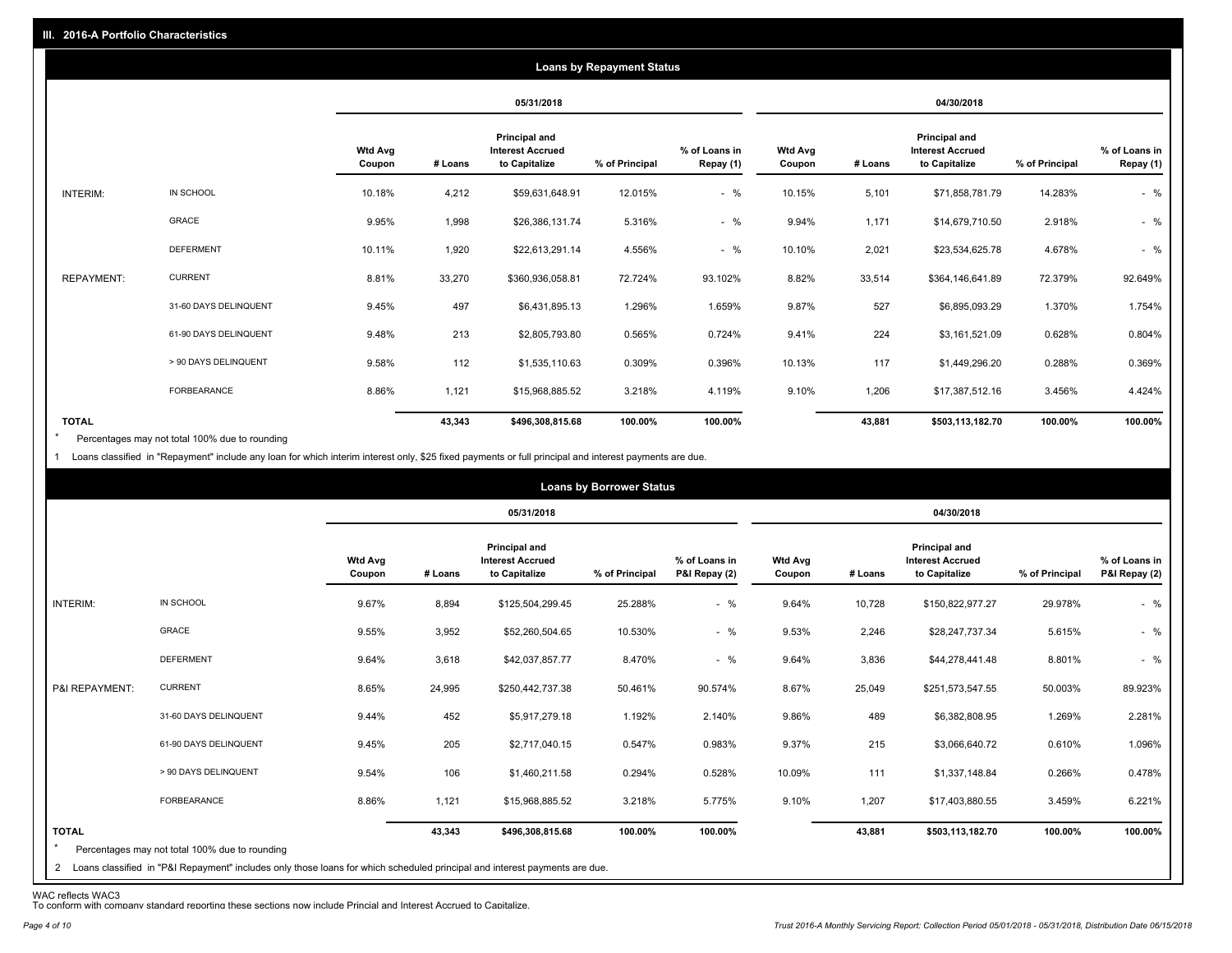|                                                                                                  | 5/31/2018        | 4/30/2018        |
|--------------------------------------------------------------------------------------------------|------------------|------------------|
| Pool Balance                                                                                     | \$496,308,815.68 | \$503,113,182.70 |
| Total # Loans                                                                                    | 43,343           | 43,881           |
| Total # Borrowers                                                                                | 41,761           | 42,275           |
| Weighted Average Coupon                                                                          | 9.19%            | 9.22%            |
| Weighted Average Remaining Term                                                                  | 126.52           | 126.65           |
| Percent of Pool - Cosigned                                                                       | 92.6%            | 92.6%            |
| Percent of Pool - Non Cosigned                                                                   | 7.4%             | 7.4%             |
| Borrower Interest Accrued for Period                                                             | \$3,594,018.98   | \$3,512,142.79   |
| <b>Outstanding Borrower Interest Accrued</b>                                                     | \$33,197,497.83  | \$32,739,429.05  |
| Gross Principal Realized Loss - Periodic *                                                       | \$525,281.19     | \$584,525.14     |
| Gross Principal Realized Loss - Cumulative *                                                     | \$10,475,227.17  | \$9,949,945.98   |
| Recoveries on Realized Losses - Periodic                                                         | \$64,536.87      | \$107,967.97     |
| Recoveries on Realized Losses - Cumulative                                                       | \$1,285,630.46   | \$1,221,093.59   |
| Net Losses - Periodic                                                                            | \$460,744.32     | \$476,557.17     |
| Net Losses - Cumulative                                                                          | \$9,189,596.71   | \$8,728,852.39   |
| Non-Cash Principal Activity - Capitalized Interest                                               | \$746,773.70     | \$529,574.25     |
| Since Issued Total Constant Prepayment Rate (CPR) (1)                                            | 9.03%            | 8.91%            |
| <b>Loan Substitutions</b>                                                                        | \$0.00           | \$0.00           |
| <b>Cumulative Loan Substitutions</b>                                                             | \$0.00           | \$0.00           |
| <b>Unpaid Servicing Fees</b>                                                                     | \$0.00           | \$0.00           |
| <b>Unpaid Administration Fees</b>                                                                | \$0.00           | \$0.00           |
| <b>Unpaid Carryover Servicing Fees</b>                                                           | \$0.00           | \$0.00           |
| Note Interest Shortfall                                                                          | \$0.00           | \$0.00           |
| Loans in Modification                                                                            | \$20,821,993.72  | \$19,109,369.17  |
| % of Loans in Modification as a % of Loans in Repayment (P&I)                                    | 7.99%            | 7.28%            |
|                                                                                                  |                  |                  |
| % Annualized Gross Principal Realized Loss - Periodic as a %<br>of Loans in Repayment (P&I) * 12 | 2.42%            | 2.67%            |
| % Gross Principal Realized Loss - Cumulative as a % of<br>Original Pool Balance                  | 1.69%            | 1.61%            |
|                                                                                                  |                  |                  |

\* In accordance with the Servicer's current policies and procedures, after September 1, 2017 loans subject to bankruptcy claims generally will not be reported as a charged-off unless and until they are delinquent for 120 d

(1) For additional information, see 'Since Issued CPR Methodology' found on page 11 of this report.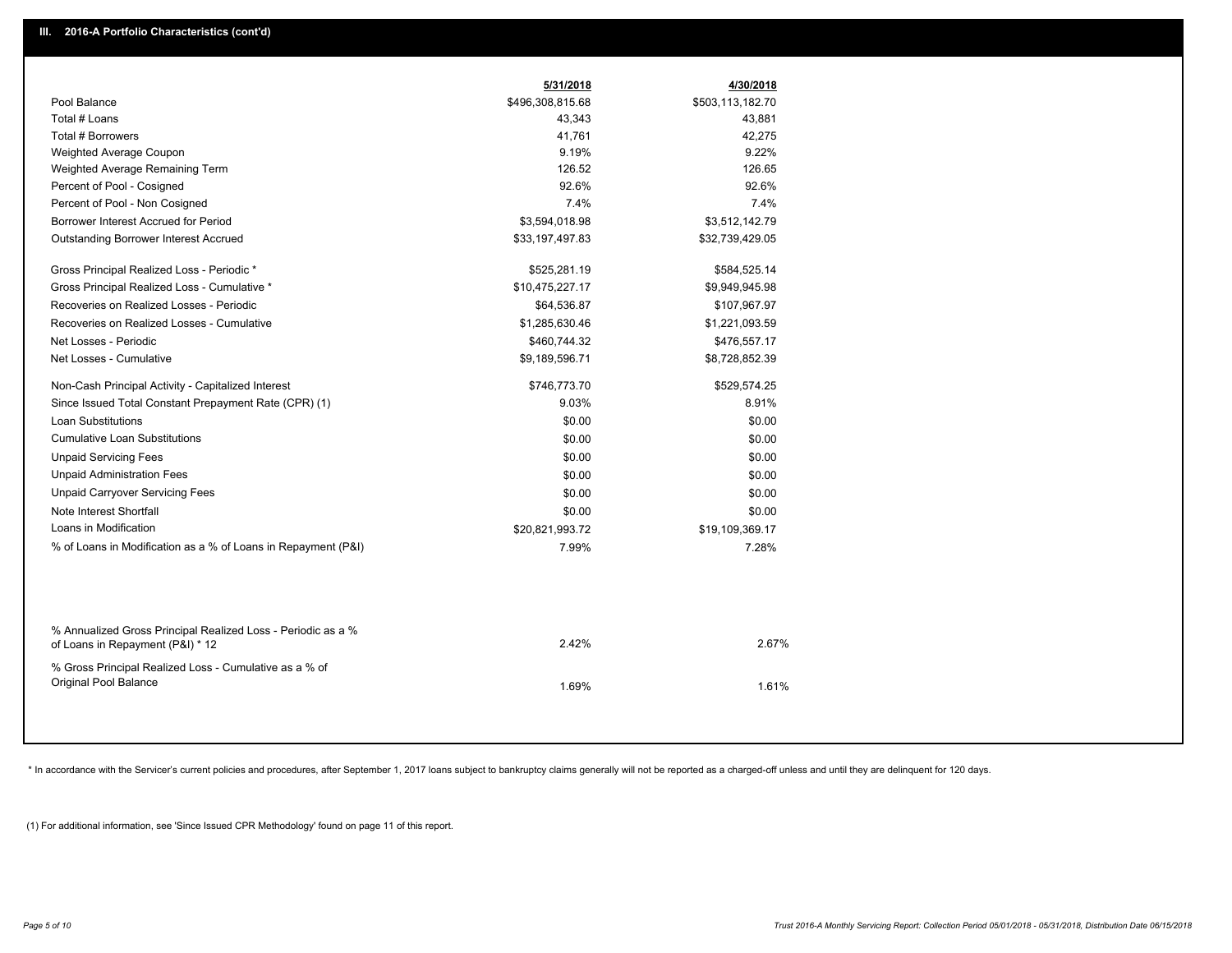#### **Loan Program**  A

|                                    | Weighted<br><b>Average Coupon</b> | # LOANS | <b>\$ AMOUNT</b> | $%$ *     |
|------------------------------------|-----------------------------------|---------|------------------|-----------|
| - Smart Option Interest-Only Loans | 8.15%                             | 9,914   | \$89,805,074.45  | 18.095%   |
| - Smart Option Fixed Pay Loans     | 9.15%                             | 11,791  | \$158,792,769.87 | 31.995%   |
| - Smart Option Deferred Loans      | 9.43%                             | 21.638  | \$247,710,971.36 | 49.911%   |
| - Other Loan Programs              | $0.00\%$                          | 0       | \$0.00           | $0.000\%$ |
| <b>Total</b>                       | 9.11%                             | 43,343  | \$496,308,815.68 | 100.000%  |

\* Percentages may not total 100% due to rounding

B

C

**Index Type**

|                       | Weighted<br><b>Average Coupon</b> | # LOANS | <b>S AMOUNT</b>  | $%$ *     |
|-----------------------|-----------------------------------|---------|------------------|-----------|
| - Fixed Rate Loans    | 8.22%                             | 8,550   | \$107,675,094.99 | 21.695%   |
| - LIBOR Indexed Loans | 9.36%                             | 34,793  | \$388,633,720.69 | 78.305%   |
| - Other Index Rates   | $0.00\%$                          | 0       | \$0.00           | $0.000\%$ |
| <b>Total</b>          | 9.11%                             | 43,343  | \$496,308,815.68 | 100.000%  |

\* Percentages may not total 100% due to rounding

# **Weighted Average Recent FICO**

| $0 - 639$          | 3,151  | \$33,009,883.20  | 6.651%   |
|--------------------|--------|------------------|----------|
| 640 - 669          | 2,544  | \$26,676,250.60  | 5.375%   |
| 670 - 699          | 4,750  | \$55,415,634.97  | 11.166%  |
| 700 - 739          | 9,488  | \$110,226,192.85 | 22.209%  |
| $740 +$            | 23,403 | \$270,951,696.00 | 54.593%  |
| N/A <sup>(1)</sup> |        | \$29,158.06      | 0.006%   |
| Total              | 43,343 | \$496,308,815.68 | 100.000% |

WAC reflects WAC3

To conform with company standard reporting these sections now include Princial and Interest Accrued to Capitalize.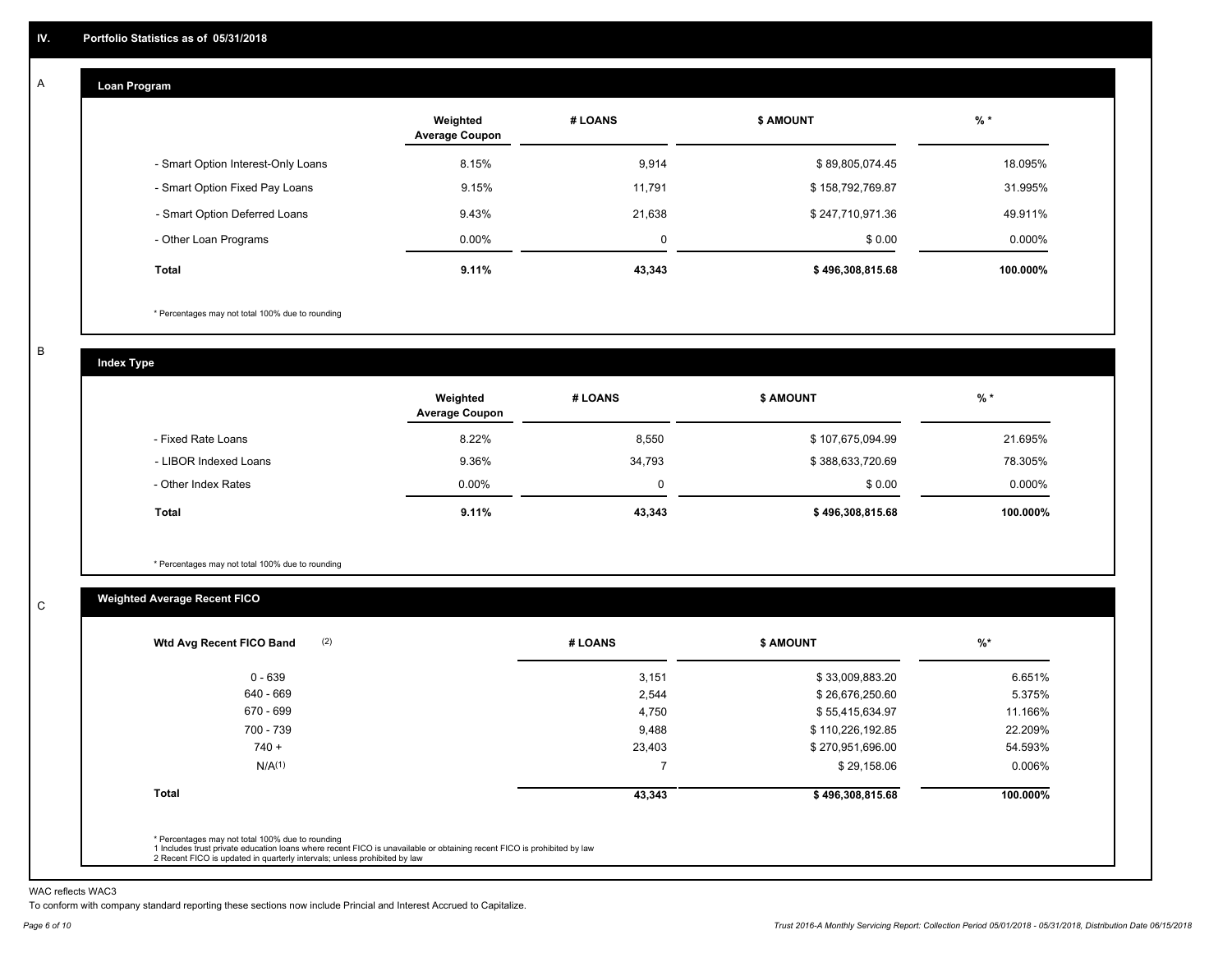| ۷. | 2016-A Reserve Account, Principal Distribution, and R-2 Certificate Calculations        |                  |
|----|-----------------------------------------------------------------------------------------|------------------|
| А. | <b>Reserve Account</b>                                                                  |                  |
|    | Specified Reserve Account Balance                                                       | \$1,557,854.00   |
|    | <b>Actual Reserve Account Balance</b>                                                   | \$1,557,854.00   |
| В. | <b>Principal Distribution Amount</b>                                                    |                  |
|    | i.<br>Class A Notes Outstanding                                                         | \$329,489,200.41 |
|    | Pool Balance<br>ii.                                                                     | \$496,308,815.68 |
|    | iii.<br>First Priority Principal Distribution Amount (i - ii)                           | \$0.00           |
|    | Class A and B Notes Outstanding<br>iv.                                                  | \$379,489,200.41 |
|    | First Priority Principal Distribution Amount<br>۷.                                      | \$0.00           |
|    | Pool Balance<br>vi.                                                                     | \$496,308,815.68 |
|    | Specified Overcollateralization Amount<br>Vii.                                          | \$148,892,644.70 |
|    | Regular Principal Distribution Amount (if (iv > 0, (iv - v) - (vi - vii))<br>viii.      | \$32,073,029.43  |
|    | Pool Balance<br>ix.                                                                     | \$496,308,815.68 |
|    | 10% of Initial Pool Balance<br>Х.                                                       | \$61,822,914.68  |
|    | <b>First Priority Principal Distribution Amount</b><br>xi.                              | \$0.00           |
|    | Regular Principal Distribution Amount<br>xii.                                           | \$32,073,029.43  |
|    | Available Funds (after payment of waterfall items A through I)<br>xiii.                 | \$0.00           |
|    | Additional Principal Distribution Amount (if(vi <= x,min(xiii, vi - xi - xii)))<br>xiv. | \$0.00           |
| C. | R-2 Certificate                                                                         |                  |
|    | <b>Previous Notional Balance</b>                                                        | \$37,490,591.00  |
|    | Shortfall of Principal                                                                  | \$0.00           |
|    | Shortfall of Interest                                                                   | \$0.00           |
|    | <b>Current Notional Balance</b>                                                         | \$37,490,591.00  |
|    | Excess Distribution Allocated (1)                                                       | \$0.00           |
|    |                                                                                         |                  |
|    |                                                                                         |                  |

1. Until the notional amount of the R-2 Certificate is reduced to zero and if there is excess cash through the distribution available it will be distributed to the R-2 Certificate, otherwise the amount will be zero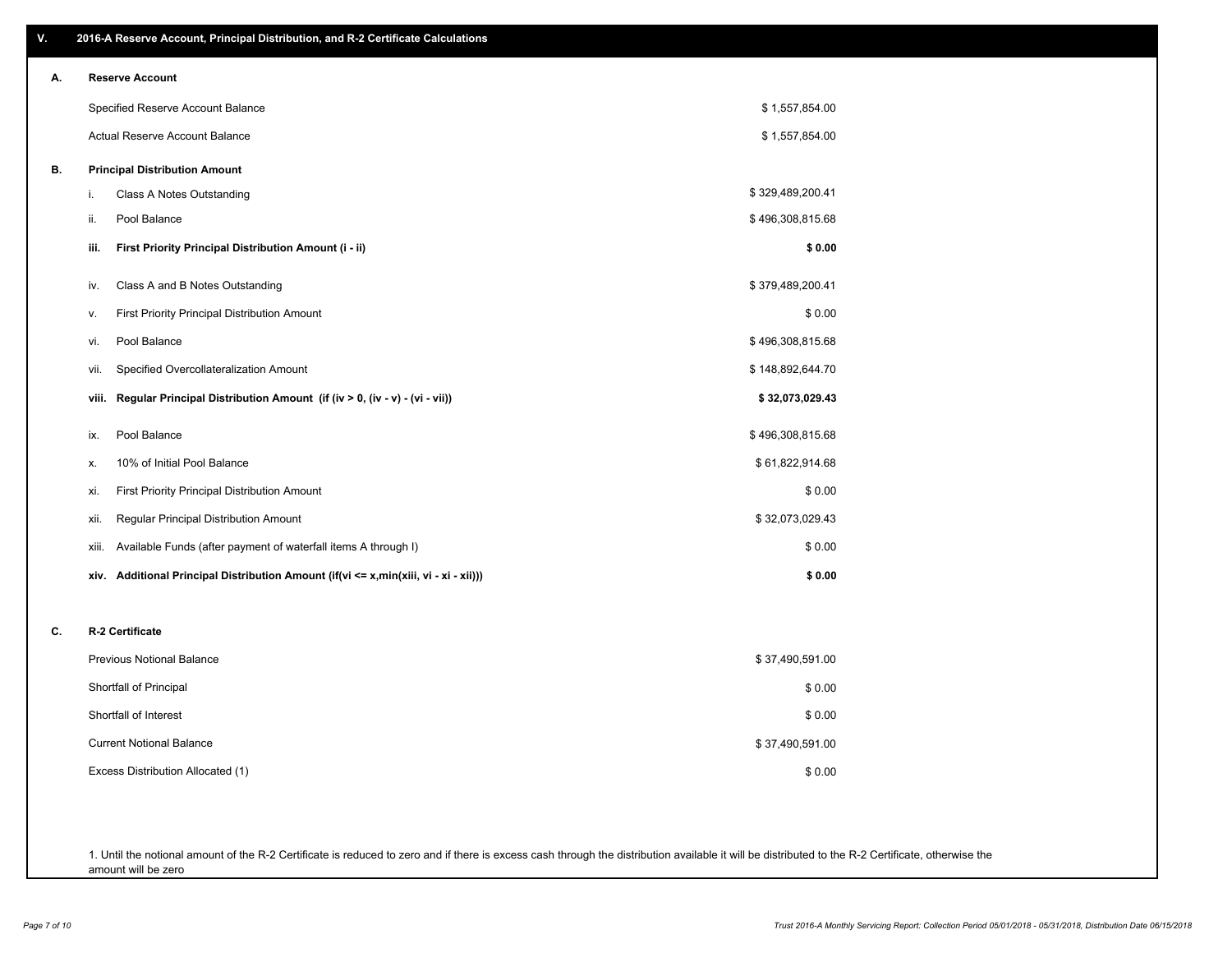|    |                                                         | Paid           | <b>Funds Balance</b> |
|----|---------------------------------------------------------|----------------|----------------------|
|    | <b>Total Available Funds</b>                            |                | \$9,930,265.81       |
| A  | <b>Trustee Fees</b>                                     | \$0.00         | \$9,930,265.81       |
| В  | <b>Servicing Fees</b>                                   | \$315,985.27   | \$9,614,280.54       |
| C  | i. Administration Fees                                  | \$8,333.00     | \$9,605,947.54       |
|    | ii. Unreimbursed Administrator Advances plus any Unpaid | \$0.00         | \$9,605,947.54       |
| D  | Class A Noteholders Interest Distribution Amount        | \$828,385.60   | \$8,777,561.94       |
| Е  | First Priority Principal Payment                        | \$0.00         | \$8,777,561.94       |
| F. | Class B Noteholders Interest Distribution Amount        | \$190,250.01   | \$8,587,311.93       |
| G  | Reinstatement Reserve Account                           | \$0.00         | \$8,587,311.93       |
| H  | Regular Principal Distribution                          | \$8,587,311.93 | \$0.00               |
|    | <b>Carryover Servicing Fees</b>                         | \$0.00         | \$0.00               |
| J  | Additional Principal Distribution Amount                | \$0.00         | \$0.00               |
| Κ  | Unpaid Expenses of Trustee                              | \$0.00         | \$0.00               |
| L  | Unpaid Expenses of Administrator                        | \$0.00         | \$0.00               |
| м  | i. Remaining Funds to the R-1 Certificateholder(s)      | \$0.00         | \$0.00               |
|    | ii. Remaining Funds to the R-2 Certificateholder(s)     | \$0.00         | \$0.00               |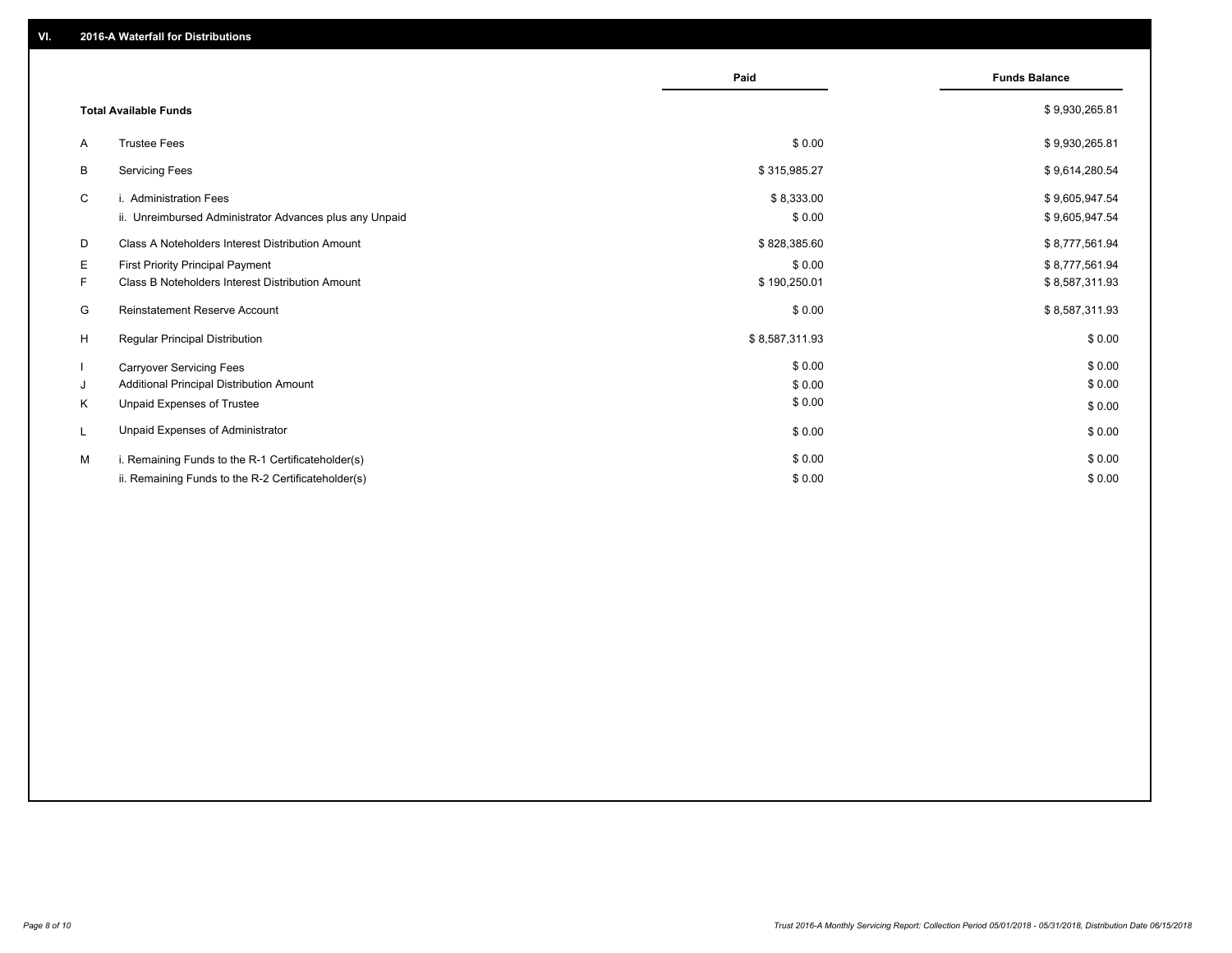| <b>Distribution Amounts</b>                                |                         |                         |                         |
|------------------------------------------------------------|-------------------------|-------------------------|-------------------------|
|                                                            | A <sub>2</sub> A        | A <sub>2</sub> B        | в                       |
| Cusip/Isin                                                 | 78449FAB7               | 78449FAC5               | 78449FAD3               |
| <b>Beginning Balance</b>                                   | \$204,058,652.53        | \$125,430,547.88        | \$50,000,000.00         |
| Index                                                      | <b>FIXED</b>            | <b>LIBOR</b>            | <b>LIBOR</b>            |
| Spread/Fixed Rate                                          | 2.70%                   | 1.50%                   | 2.50%                   |
| Record Date (Days Prior to Distribution)                   | 1 NEW YORK BUSINESS DAY | 1 NEW YORK BUSINESS DAY | 1 NEW YORK BUSINESS DAY |
| <b>Accrual Period Begin</b>                                | 5/15/2018               | 5/15/2018               | 5/15/2018               |
| <b>Accrual Period End</b>                                  | 6/15/2018               | 6/15/2018               | 6/15/2018               |
| Daycount Fraction                                          | 0.08333333              | 0.08611111              | 0.08611111              |
| Interest Rate*                                             | 2.70000%                | 3.41871%                | 4.41871%                |
| <b>Accrued Interest Factor</b>                             | 0.002250000             | 0.002943889             | 0.003805000             |
| <b>Current Interest Due</b>                                | \$459,131.97            | \$369,253.63            | \$190,250.01            |
| Interest Shortfall from Prior Period Plus Accrued Interest | $\mathsf{\$}$ -         | $\mathsf{\$}$ -         | $\frac{1}{2}$           |
| <b>Total Interest Due</b>                                  | \$459,131.97            | \$369,253.63            | \$190,250.01            |
| <b>Interest Paid</b>                                       | \$459,131.97            | \$369,253.63            | \$190,250.01            |
| <b>Interest Shortfall</b>                                  | $\frac{2}{3}$ -         | $\mathsf{\$}$ -         | $\frac{2}{3}$ -         |
| <b>Principal Paid</b>                                      | \$5,318,278.41          | \$3,269,033.52          | $\mathsf{\$}$ -         |
| <b>Ending Principal Balance</b>                            | \$198,740,374.12        | \$122,161,514.36        | \$50,000,000.00         |
| Paydown Factor                                             | 0.024395773             | 0.024395773             | 0.000000000             |
| <b>Ending Balance Factor</b>                               | 0.911653092             | 0.911653092             | 1.000000000             |

\* Pay rates for Current Distribution. For the interest rates applicable to the next distribution date, please see https://www.salliemae.com/about/investors/data/SMBabrate.txt.

**VII. 2016-A Distributions**